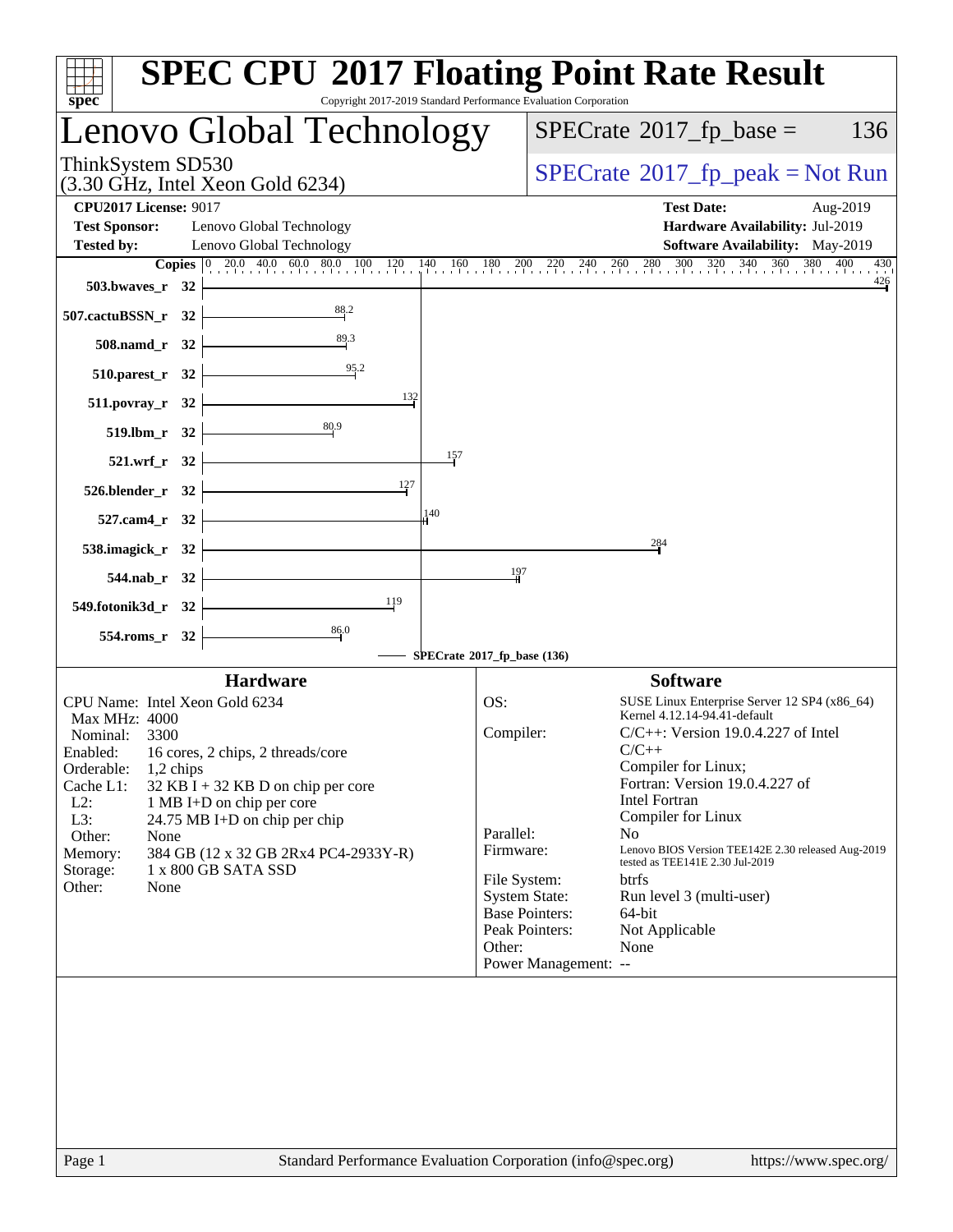

# Lenovo Global Technology

 $SPECTate$ <sup>®</sup>[2017\\_fp\\_base =](http://www.spec.org/auto/cpu2017/Docs/result-fields.html#SPECrate2017fpbase) 136

(3.30 GHz, Intel Xeon Gold 6234)

 $SPECTate@2017_fp\_peak = Not Run$ 

**[Test Sponsor:](http://www.spec.org/auto/cpu2017/Docs/result-fields.html#TestSponsor)** Lenovo Global Technology **[Hardware Availability:](http://www.spec.org/auto/cpu2017/Docs/result-fields.html#HardwareAvailability)** Jul-2019 **[Tested by:](http://www.spec.org/auto/cpu2017/Docs/result-fields.html#Testedby)** Lenovo Global Technology **[Software Availability:](http://www.spec.org/auto/cpu2017/Docs/result-fields.html#SoftwareAvailability)** May-2019

**[CPU2017 License:](http://www.spec.org/auto/cpu2017/Docs/result-fields.html#CPU2017License)** 9017 **[Test Date:](http://www.spec.org/auto/cpu2017/Docs/result-fields.html#TestDate)** Aug-2019

### **[Results Table](http://www.spec.org/auto/cpu2017/Docs/result-fields.html#ResultsTable)**

|                                               | <b>Base</b>   |                |                |                |            | <b>Peak</b>    |       |               |                |              |                |              |                |              |
|-----------------------------------------------|---------------|----------------|----------------|----------------|------------|----------------|-------|---------------|----------------|--------------|----------------|--------------|----------------|--------------|
| <b>Benchmark</b>                              | <b>Copies</b> | <b>Seconds</b> | Ratio          | <b>Seconds</b> | Ratio      | <b>Seconds</b> | Ratio | <b>Copies</b> | <b>Seconds</b> | <b>Ratio</b> | <b>Seconds</b> | <b>Ratio</b> | <b>Seconds</b> | <b>Ratio</b> |
| 503.bwayes_r                                  | 32            | 752            | 427            | 753            | 426        | 754            | 426   |               |                |              |                |              |                |              |
| 507.cactuBSSN r                               | 32            | 460            | 88.2           | <u>459</u>     | 88.2       | 459            | 88.3  |               |                |              |                |              |                |              |
| 508.namd_r                                    | 32            | 341            | 89.1           | 340            | 89.3       | 340            | 89.4  |               |                |              |                |              |                |              |
| 510.parest_r                                  | 32            | 879            | 95.2           | 881            | 95.0       | 879            | 95.2  |               |                |              |                |              |                |              |
| 511.povray_r                                  | 32            | 569            | 131            | 567            | 132        | 566            | 132   |               |                |              |                |              |                |              |
| 519.lbm r                                     | 32            | 417            | 80.9           | 417            | 81.0       | 417            | 80.9  |               |                |              |                |              |                |              |
| $521$ .wrf r                                  | 32            | 457            | 157            | 459            | 156        | 457            | 157   |               |                |              |                |              |                |              |
| 526.blender r                                 | 32            | 384            | 127            | 383            | 127        | 383            | 127   |               |                |              |                |              |                |              |
| 527.cam4 r                                    | 32            | 407            | 138            | 400            | 140        | 401            | 140   |               |                |              |                |              |                |              |
| 538.imagick_r                                 | 32            | 280            | 284            | 280            | 284        | 280            | 285   |               |                |              |                |              |                |              |
| $544$ .nab r                                  | 32            | 273            | 197            | 273            | <b>197</b> | 275            | 196   |               |                |              |                |              |                |              |
| 549.fotonik3d r                               | 32            | 1046           | 119            | 1046           | 119        | 1046           | 119   |               |                |              |                |              |                |              |
| $554$ .roms_r                                 | 32            | 590            | 86.1           | 593            | 85.8       | 592            | 86.0  |               |                |              |                |              |                |              |
| $SPECrate$ <sup>®</sup> 2017_fp_base =<br>136 |               |                |                |                |            |                |       |               |                |              |                |              |                |              |
| $SPECrate^{\circ}2017$ fp peak =              |               |                | <b>Not Run</b> |                |            |                |       |               |                |              |                |              |                |              |

Results appear in the [order in which they were run.](http://www.spec.org/auto/cpu2017/Docs/result-fields.html#RunOrder) Bold underlined text [indicates a median measurement.](http://www.spec.org/auto/cpu2017/Docs/result-fields.html#Median)

### **[Submit Notes](http://www.spec.org/auto/cpu2017/Docs/result-fields.html#SubmitNotes)**

 The numactl mechanism was used to bind copies to processors. The config file option 'submit' was used to generate numactl commands to bind each copy to a specific processor. For details, please see the config file.

### **[Operating System Notes](http://www.spec.org/auto/cpu2017/Docs/result-fields.html#OperatingSystemNotes)**

Stack size set to unlimited using "ulimit -s unlimited"

### **[General Notes](http://www.spec.org/auto/cpu2017/Docs/result-fields.html#GeneralNotes)**

Environment variables set by runcpu before the start of the run: LD\_LIBRARY\_PATH = "/home/cpu2017-1.0.5-ic19.0u4/lib/intel64"

 Binaries compiled on a system with 1x Intel Core i9-799X CPU + 32GB RAM memory using Redhat Enterprise Linux 7.5 Transparent Huge Pages enabled by default Prior to runcpu invocation Filesystem page cache synced and cleared with: sync; echo 3> /proc/sys/vm/drop\_caches runcpu command invoked through numactl i.e.: numactl --interleave=all runcpu <etc> NA: The test sponsor attests, as of date of publication, that CVE-2017-5754 (Meltdown) is mitigated in the system as tested and documented.

**(Continued on next page)**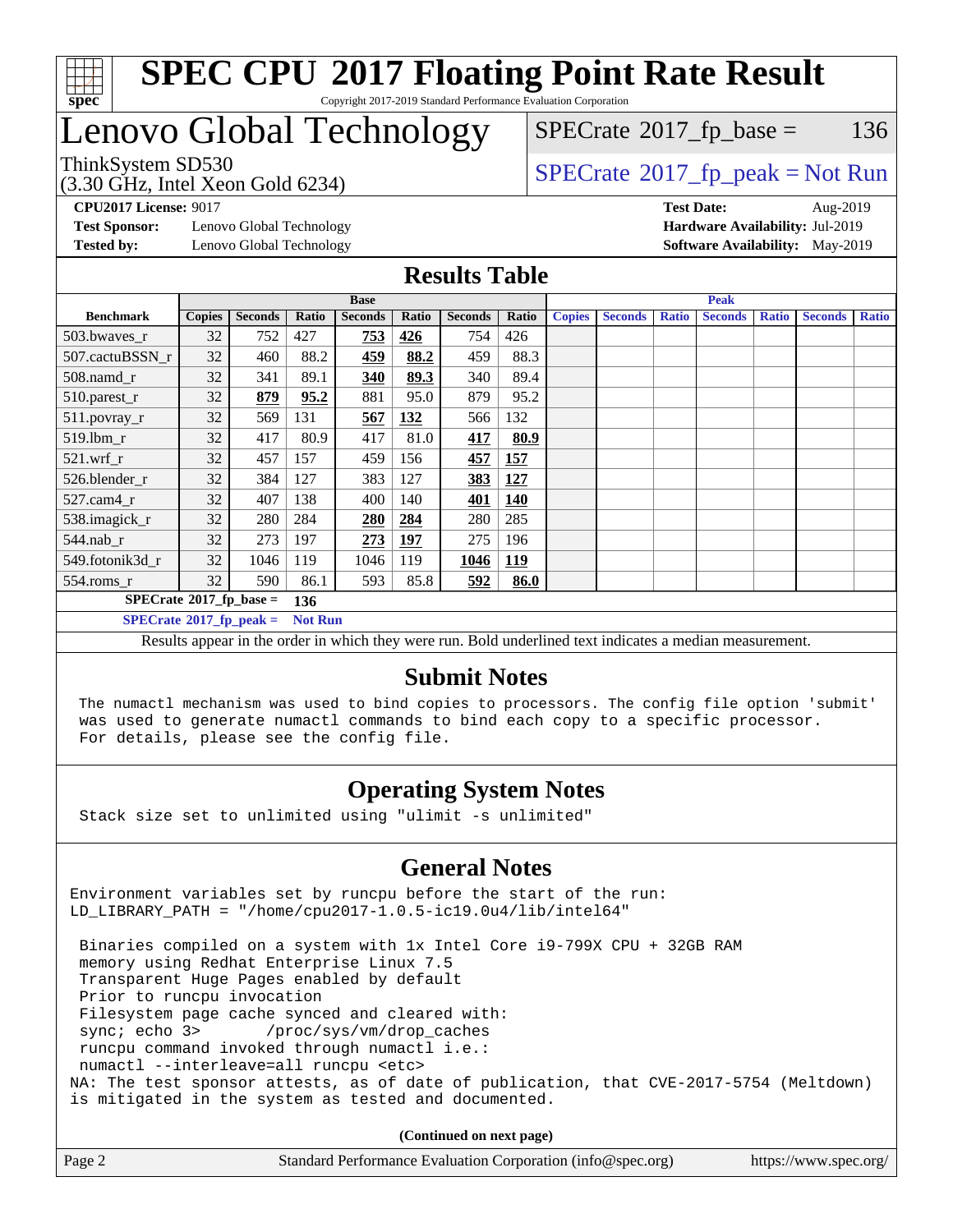

# **[SPEC CPU](http://www.spec.org/auto/cpu2017/Docs/result-fields.html#SPECCPU2017FloatingPointRateResult)[2017 Floating Point Rate Result](http://www.spec.org/auto/cpu2017/Docs/result-fields.html#SPECCPU2017FloatingPointRateResult)**

Copyright 2017-2019 Standard Performance Evaluation Corporation

### Lenovo Global Technology

 $SPECTate$ <sup>®</sup>[2017\\_fp\\_base =](http://www.spec.org/auto/cpu2017/Docs/result-fields.html#SPECrate2017fpbase) 136

(3.30 GHz, Intel Xeon Gold 6234)

**[Test Sponsor:](http://www.spec.org/auto/cpu2017/Docs/result-fields.html#TestSponsor)** Lenovo Global Technology **[Hardware Availability:](http://www.spec.org/auto/cpu2017/Docs/result-fields.html#HardwareAvailability)** Jul-2019 **[Tested by:](http://www.spec.org/auto/cpu2017/Docs/result-fields.html#Testedby)** Lenovo Global Technology **[Software Availability:](http://www.spec.org/auto/cpu2017/Docs/result-fields.html#SoftwareAvailability)** May-2019

ThinkSystem SD530  $SPECrate@2017_fp\_peak = Not Run$  $SPECrate@2017_fp\_peak = Not Run$ 

**[CPU2017 License:](http://www.spec.org/auto/cpu2017/Docs/result-fields.html#CPU2017License)** 9017 **[Test Date:](http://www.spec.org/auto/cpu2017/Docs/result-fields.html#TestDate)** Aug-2019

### **[General Notes \(Continued\)](http://www.spec.org/auto/cpu2017/Docs/result-fields.html#GeneralNotes)**

Yes: The test sponsor attests, as of date of publication, that CVE-2017-5753 (Spectre variant 1) is mitigated in the system as tested and documented. Yes: The test sponsor attests, as of date of publication, that CVE-2017-5715 (Spectre variant 2) is mitigated in the system as tested and documented. Yes: The test sponsor attests, as of date of publication, that CVE-2018-3640 (Spectre variant 3a) is mitigated in the system as tested and documented. Yes: The test sponsor attests, as of date of publication, that CVE-2018-3639 (Spectre variant 4) is mitigated in the system as tested and documented.

### **[Platform Notes](http://www.spec.org/auto/cpu2017/Docs/result-fields.html#PlatformNotes)**

Page 3 Standard Performance Evaluation Corporation [\(info@spec.org\)](mailto:info@spec.org) <https://www.spec.org/> BIOS configuration: Choose Operating Mode set to Maximum Performance Choose Operating Mode set to Custom Mode Intel Virtualization Technology set to Disable MONITOR/MWAIT set to Enable SNC set to Enable Sysinfo program /home/cpu2017-1.0.5-ic19.0u4/bin/sysinfo Rev: r5974 of 2018-05-19 9bcde8f2999c33d61f64985e45859ea9 running on linux-25mq Tue Aug 27 11:02:27 2019 SUT (System Under Test) info as seen by some common utilities. For more information on this section, see <https://www.spec.org/cpu2017/Docs/config.html#sysinfo> From /proc/cpuinfo model name : Intel(R) Xeon(R) Gold 6234 CPU @ 3.30GHz 2 "physical id"s (chips) 32 "processors" cores, siblings (Caution: counting these is hw and system dependent. The following excerpts from /proc/cpuinfo might not be reliable. Use with caution.) cpu cores : 8 siblings : 16 physical 0: cores 2 3 4 8 9 18 25 27 physical 1: cores 2 4 8 18 19 20 24 25 From lscpu: Architecture: x86\_64 CPU op-mode(s): 32-bit, 64-bit Little Endian  $CPU(s):$  32 On-line CPU(s) list: 0-31 Thread(s) per core: 2 Core(s) per socket: 8 Socket(s): 2 NUMA node(s): 4 **(Continued on next page)**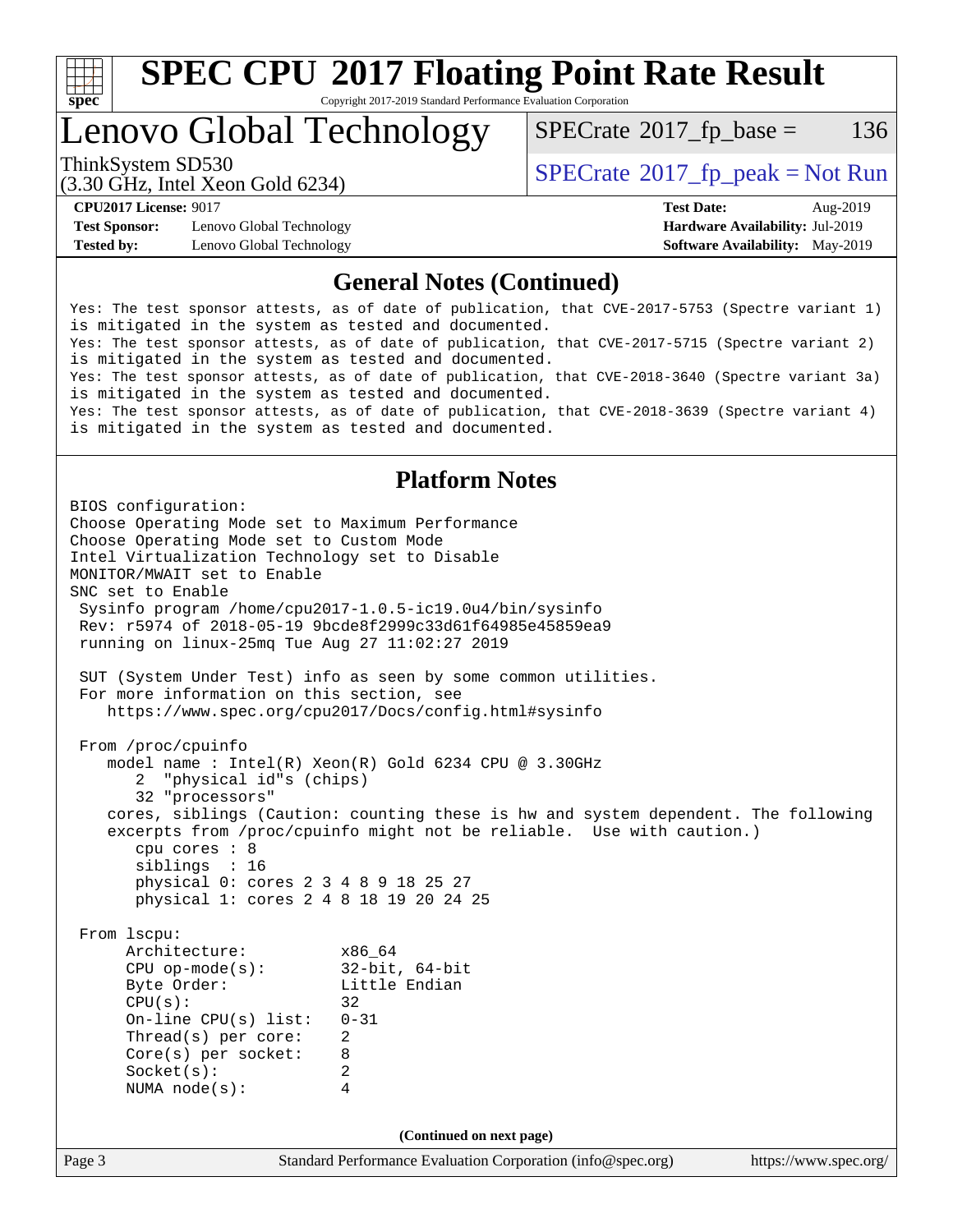

# **[SPEC CPU](http://www.spec.org/auto/cpu2017/Docs/result-fields.html#SPECCPU2017FloatingPointRateResult)[2017 Floating Point Rate Result](http://www.spec.org/auto/cpu2017/Docs/result-fields.html#SPECCPU2017FloatingPointRateResult)**

Copyright 2017-2019 Standard Performance Evaluation Corporation

Lenovo Global Technology

 $SPECTate$ <sup>®</sup>[2017\\_fp\\_base =](http://www.spec.org/auto/cpu2017/Docs/result-fields.html#SPECrate2017fpbase) 136

(3.30 GHz, Intel Xeon Gold 6234)

ThinkSystem SD530<br>  $\begin{array}{c}\n\text{SPECrate} \textcirc 2017\_fp\_peak = Not Run \\
\text{SPECrate} \textcirc 2017\_fp\_peak = Not Run\n\end{array}$  $\begin{array}{c}\n\text{SPECrate} \textcirc 2017\_fp\_peak = Not Run \\
\text{SPECrate} \textcirc 2017\_fp\_peak = Not Run\n\end{array}$  $\begin{array}{c}\n\text{SPECrate} \textcirc 2017\_fp\_peak = Not Run \\
\text{SPECrate} \textcirc 2017\_fp\_peak = Not Run\n\end{array}$ 

**[CPU2017 License:](http://www.spec.org/auto/cpu2017/Docs/result-fields.html#CPU2017License)** 9017 **[Test Date:](http://www.spec.org/auto/cpu2017/Docs/result-fields.html#TestDate)** Aug-2019

**[Test Sponsor:](http://www.spec.org/auto/cpu2017/Docs/result-fields.html#TestSponsor)** Lenovo Global Technology **[Hardware Availability:](http://www.spec.org/auto/cpu2017/Docs/result-fields.html#HardwareAvailability)** Jul-2019 **[Tested by:](http://www.spec.org/auto/cpu2017/Docs/result-fields.html#Testedby)** Lenovo Global Technology **[Software Availability:](http://www.spec.org/auto/cpu2017/Docs/result-fields.html#SoftwareAvailability)** May-2019

#### **[Platform Notes \(Continued\)](http://www.spec.org/auto/cpu2017/Docs/result-fields.html#PlatformNotes)**

| Vendor ID:                                    | GenuineIntel                                                                        |
|-----------------------------------------------|-------------------------------------------------------------------------------------|
| $CPU$ family:                                 | 6                                                                                   |
| Model:                                        | 85                                                                                  |
| Model name:                                   | $Intel(R) Xeon(R) Gold 6234 CPU @ 3.30GHz$                                          |
| Stepping:                                     | 7                                                                                   |
| CPU MHz:                                      | 3300.000                                                                            |
| CPU max MHz:                                  | 4000.0000                                                                           |
| CPU min MHz:                                  | 1200.0000                                                                           |
| BogoMIPS:                                     | 6600.00                                                                             |
| Virtualization:                               | $VT - x$                                                                            |
| L1d cache:                                    | 32K                                                                                 |
| $L1i$ cache:                                  | 32K                                                                                 |
| $L2$ cache:                                   | 1024K                                                                               |
| $L3$ cache:                                   | 25344K                                                                              |
| NUMA node0 CPU(s): 0,3,4,6,16,19,20,22        |                                                                                     |
| NUMA nodel CPU(s): 1, 2, 5, 7, 17, 18, 21, 23 |                                                                                     |
|                                               | NUMA node2 CPU(s): 8, 10, 14, 15, 24, 26, 30, 31                                    |
| NUMA $node3$ $CPU(s):$                        | 9,11–13,25,27–29                                                                    |
| Flaqs:                                        | fpu vme de pse tsc msr pae mce cx8 apic sep mtrr pqe mca cmov                       |
|                                               | pat pse36 clflush dts acpi mmx fxsr sse sse2 ss ht tm pbe syscall nx pdpe1qb rdtscp |
|                                               | Im constant tsc art arch perfmon pebs bts rep good nopl xtopology nonstop tsc cpuid |
|                                               | aperfmperf pni pclmulgdg dtes64 monitor ds_cpl vmx smx est tm2 ssse3 sdbg fma cx16  |
|                                               | xtpr pdcm pcid dca sse4_1 sse4_2 x2apic movbe popcnt tsc_deadline_timer aes xsave   |

 avx f16c rdrand lahf\_lm abm 3dnowprefetch cpuid\_fault epb cat\_l3 cdp\_l3 invpcid\_single intel\_ppin ssbd mba ibrs ibpb stibp tpr\_shadow vnmi flexpriority ept vpid fsgsbase tsc\_adjust bmi1 hle avx2 smep bmi2 erms invpcid rtm cqm mpx rdt\_a avx512f avx512dq rdseed adx smap clflushopt clwb intel\_pt avx512cd avx512bw avx512vl xsaveopt xsavec xgetbv1 xsaves cqm\_llc cqm\_occup\_llc cqm\_mbm\_total cqm\_mbm\_local dtherm ida arat pln pts pku ospke avx512\_vnni flush\_l1d arch\_capabilities

 /proc/cpuinfo cache data cache size : 25344 KB

 From numactl --hardware WARNING: a numactl 'node' might or might not correspond to a physical chip. available: 4 nodes (0-3) node 0 cpus: 0 3 4 6 16 19 20 22 node 0 size: 96367 MB node 0 free: 96080 MB node 1 cpus: 1 2 5 7 17 18 21 23 node 1 size: 96756 MB node 1 free: 96551 MB node 2 cpus: 8 10 14 15 24 26 30 31 node 2 size: 96756 MB node 2 free: 96527 MB node 3 cpus: 9 11 12 13 25 27 28 29 node 3 size: 96724 MB

**(Continued on next page)**

Page 4 Standard Performance Evaluation Corporation [\(info@spec.org\)](mailto:info@spec.org) <https://www.spec.org/>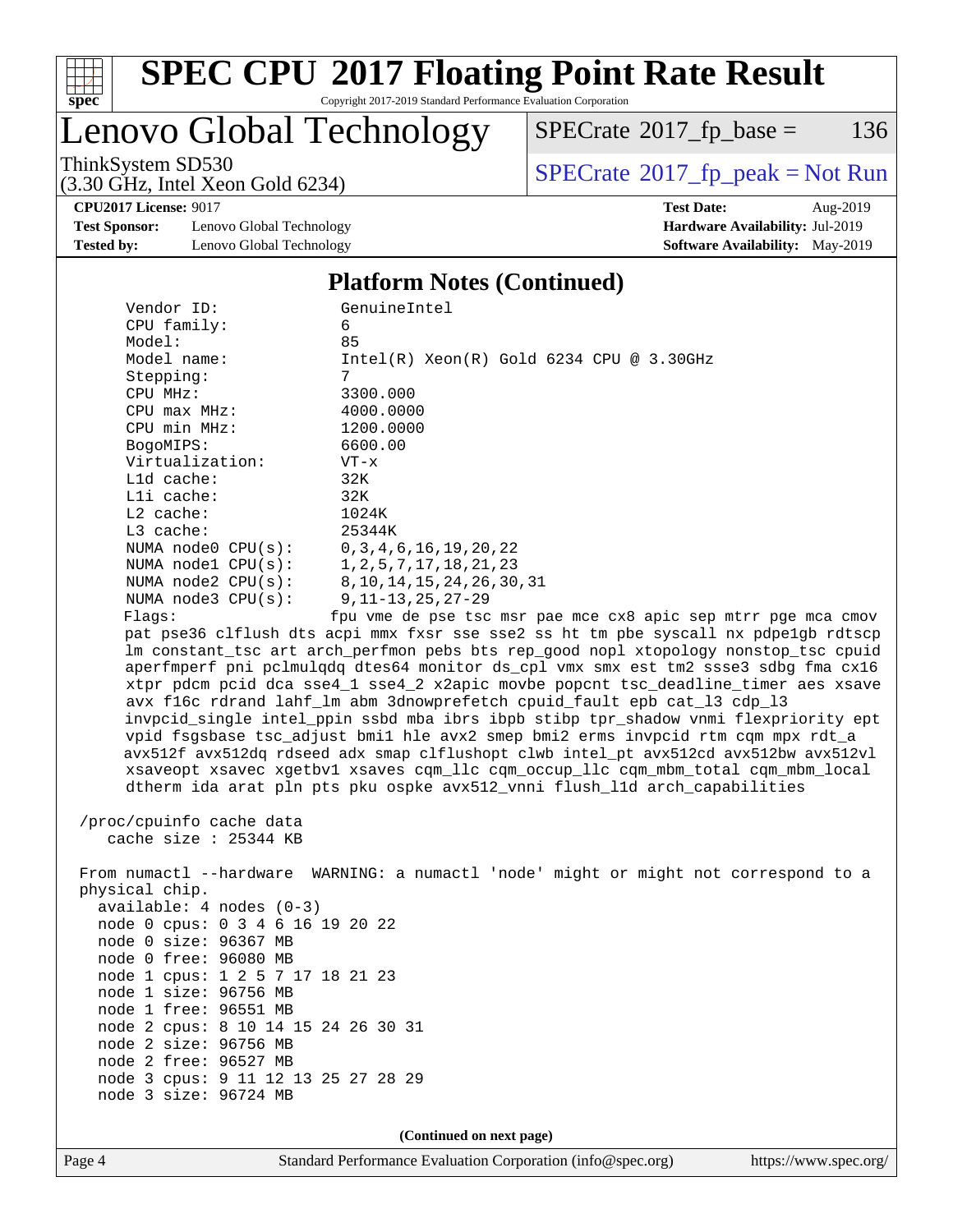| <b>SPEC CPU®2017 Floating Point Rate Result</b><br>Copyright 2017-2019 Standard Performance Evaluation Corporation<br>$spec^*$                                                                                                                                                                                                                                                                                                                                                                           |                                                                                                     |
|----------------------------------------------------------------------------------------------------------------------------------------------------------------------------------------------------------------------------------------------------------------------------------------------------------------------------------------------------------------------------------------------------------------------------------------------------------------------------------------------------------|-----------------------------------------------------------------------------------------------------|
| Lenovo Global Technology                                                                                                                                                                                                                                                                                                                                                                                                                                                                                 | $SPECrate^{\circ}2017$ _fp_base =<br>136                                                            |
| ThinkSystem SD530<br>$(3.30 \text{ GHz}, \text{Intel Xeon Gold } 6234)$                                                                                                                                                                                                                                                                                                                                                                                                                                  | $SPECrate^{\circ}2017$ [p_peak = Not Run                                                            |
| <b>CPU2017 License: 9017</b><br><b>Test Sponsor:</b><br>Lenovo Global Technology<br><b>Tested by:</b><br>Lenovo Global Technology                                                                                                                                                                                                                                                                                                                                                                        | <b>Test Date:</b><br>Aug-2019<br>Hardware Availability: Jul-2019<br>Software Availability: May-2019 |
| <b>Platform Notes (Continued)</b>                                                                                                                                                                                                                                                                                                                                                                                                                                                                        |                                                                                                     |
| node 3 free: 96445 MB                                                                                                                                                                                                                                                                                                                                                                                                                                                                                    |                                                                                                     |
| node distances:<br>$\mathsf{O}$<br>node<br>$\mathbf{1}$<br>3<br>2<br>0 :<br>11<br>21<br>21<br>10<br>1:<br>11 10<br>21<br>21<br>2:<br>21 21<br>10<br>11<br>3:<br>21<br>21<br>11<br>10                                                                                                                                                                                                                                                                                                                     |                                                                                                     |
| From /proc/meminfo<br>MemTotal:<br>395882680 kB<br>HugePages_Total:<br>0<br>Hugepagesize:<br>2048 kB                                                                                                                                                                                                                                                                                                                                                                                                     |                                                                                                     |
| From /etc/*release* /etc/*version*<br>SuSE-release:<br>SUSE Linux Enterprise Server 12 (x86_64)<br>$VERSION = 12$<br>$PATCHLEVEL = 4$<br># This file is deprecated and will be removed in a future service pack or release.<br># Please check /etc/os-release for details about this release.<br>os-release:<br>NAME="SLES"<br>VERSION="12-SP4"<br>VERSION ID="12.4"<br>PRETTY_NAME="SUSE Linux Enterprise Server 12 SP4"<br>ID="sles"<br>ANSI COLOR="0;32"<br>$CPE\_NAME = "cpe://o:suse: sles:12:sp4"$ |                                                                                                     |
| uname $-a$ :<br>Linux linux-25mq 4.12.14-94.41-default #1 SMP Wed Oct 31 12:25:04 UTC 2018 (3090901)<br>x86_64 x86_64 x86_64 GNU/Linux                                                                                                                                                                                                                                                                                                                                                                   |                                                                                                     |
| Kernel self-reported vulnerability status:                                                                                                                                                                                                                                                                                                                                                                                                                                                               |                                                                                                     |
| CVE-2017-5754 (Meltdown):<br>Not affected<br>CVE-2017-5753 (Spectre variant 1): Mitigation: __user pointer sanitization<br>CVE-2017-5715 (Spectre variant 2): Mitigation: Indirect Branch Restricted Speculation,<br>IBPB, IBRS_FW                                                                                                                                                                                                                                                                       |                                                                                                     |
| run-level 3 Aug 27 11:01                                                                                                                                                                                                                                                                                                                                                                                                                                                                                 |                                                                                                     |
| SPEC is set to: /home/cpu2017-1.0.5-ic19.0u4<br>Filesystem<br>Type<br>Size Used Avail Use% Mounted on<br>$/\text{dev}/\text{sdc2}$<br>btrfs 746G<br>52G 693G                                                                                                                                                                                                                                                                                                                                             | 7% /home                                                                                            |
| Additional information from dmidecode follows. WARNING: Use caution when you interpret                                                                                                                                                                                                                                                                                                                                                                                                                   |                                                                                                     |
| (Continued on next page)                                                                                                                                                                                                                                                                                                                                                                                                                                                                                 |                                                                                                     |
| Page 5<br>Standard Performance Evaluation Corporation (info@spec.org)                                                                                                                                                                                                                                                                                                                                                                                                                                    | https://www.spec.org/                                                                               |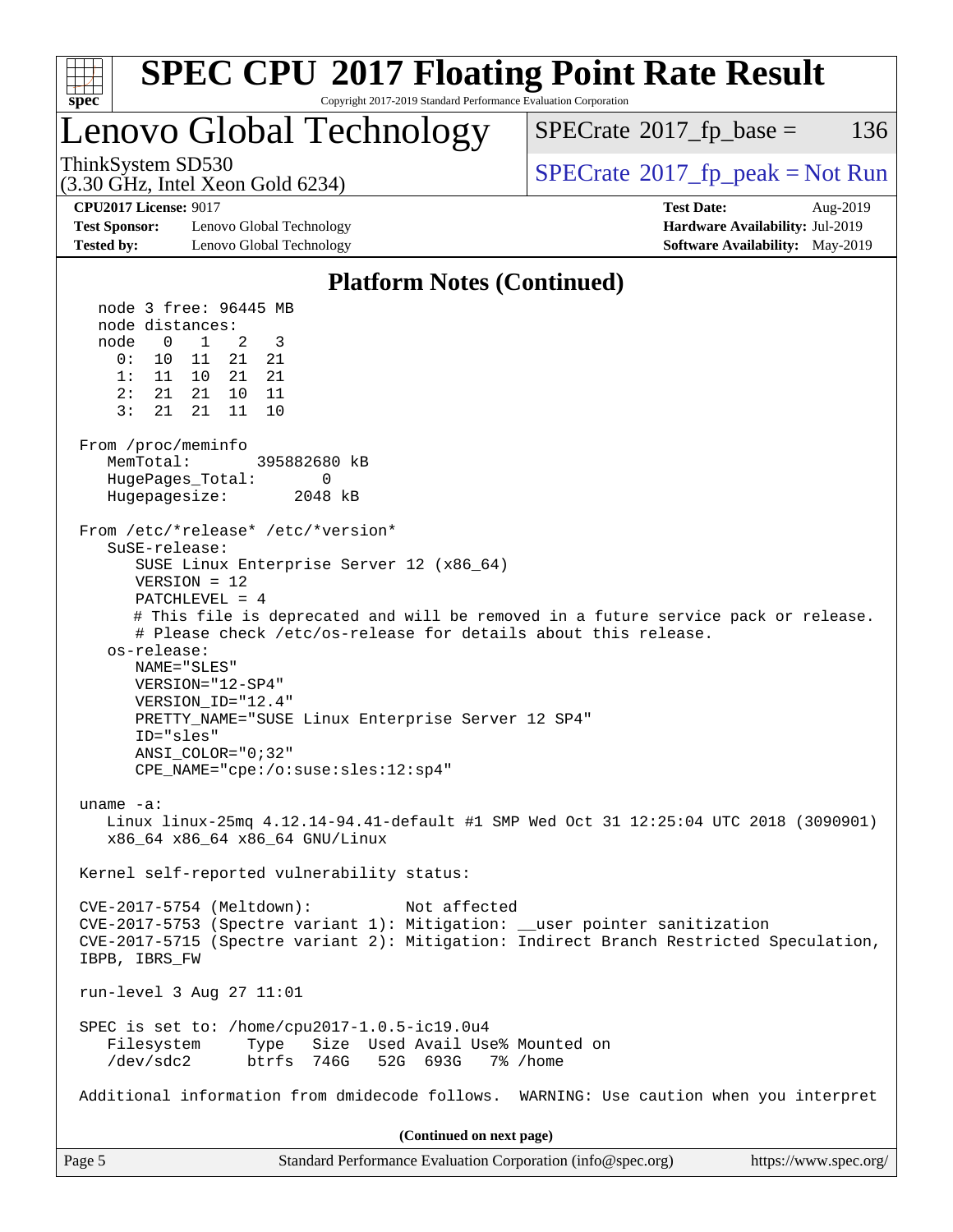

### Lenovo Global Technology

 $SPECTate@2017_fp\_base = 136$ 

(3.30 GHz, Intel Xeon Gold 6234)

ThinkSystem SD530<br>  $\begin{array}{c}\n\text{SPECrate} \textcirc 2017\_fp\_peak = Not Run \\
\text{SPECrate} \textcirc 2017\_fp\_peak = Not Run\n\end{array}$  $\begin{array}{c}\n\text{SPECrate} \textcirc 2017\_fp\_peak = Not Run \\
\text{SPECrate} \textcirc 2017\_fp\_peak = Not Run\n\end{array}$  $\begin{array}{c}\n\text{SPECrate} \textcirc 2017\_fp\_peak = Not Run \\
\text{SPECrate} \textcirc 2017\_fp\_peak = Not Run\n\end{array}$ 

**[Test Sponsor:](http://www.spec.org/auto/cpu2017/Docs/result-fields.html#TestSponsor)** Lenovo Global Technology **[Hardware Availability:](http://www.spec.org/auto/cpu2017/Docs/result-fields.html#HardwareAvailability)** Jul-2019 **[Tested by:](http://www.spec.org/auto/cpu2017/Docs/result-fields.html#Testedby)** Lenovo Global Technology **[Software Availability:](http://www.spec.org/auto/cpu2017/Docs/result-fields.html#SoftwareAvailability)** May-2019

**[CPU2017 License:](http://www.spec.org/auto/cpu2017/Docs/result-fields.html#CPU2017License)** 9017 **[Test Date:](http://www.spec.org/auto/cpu2017/Docs/result-fields.html#TestDate)** Aug-2019

#### **[Platform Notes \(Continued\)](http://www.spec.org/auto/cpu2017/Docs/result-fields.html#PlatformNotes)**

 this section. The 'dmidecode' program reads system data which is "intended to allow hardware to be accurately determined", but the intent may not be met, as there are frequent changes to hardware, firmware, and the "DMTF SMBIOS" standard. BIOS Lenovo -[TEE141E-2.30]- 07/02/2019 Memory: 4x NO DIMM NO DIMM

12x Samsung M393A4K40CB2-CVF 32 GB 2 rank 2933

(End of data from sysinfo program)

### **[Compiler Version Notes](http://www.spec.org/auto/cpu2017/Docs/result-fields.html#CompilerVersionNotes)**

| Page 6                                                                                                                                                                                                                                                                                   | Standard Performance Evaluation Corporation (info@spec.org)<br>https://www.spec.org/ |
|------------------------------------------------------------------------------------------------------------------------------------------------------------------------------------------------------------------------------------------------------------------------------------------|--------------------------------------------------------------------------------------|
|                                                                                                                                                                                                                                                                                          | (Continued on next page)                                                             |
| Intel(R) C++ Intel(R) 64 Compiler for applications running on Intel(R) 64,<br>Version 19.0.4.227 Build 20190416<br>Copyright (C) 1985-2019 Intel Corporation. All rights reserved.<br>Intel(R) C Intel(R) 64 Compiler for applications running on Intel(R) 64,                           |                                                                                      |
| $C++$ , C, Fortran   507.cactuBSSN_r(base)                                                                                                                                                                                                                                               |                                                                                      |
| Version 19.0.4.227 Build 20190416<br>Copyright (C) 1985-2019 Intel Corporation. All rights reserved.<br>Intel(R) C Intel(R) 64 Compiler for applications running on Intel(R) 64,<br>Version 19.0.4.227 Build 20190416<br>Copyright (C) 1985-2019 Intel Corporation. All rights reserved. |                                                                                      |
| Intel(R) $C++$ Intel(R) 64 Compiler for applications running on Intel(R) 64,                                                                                                                                                                                                             |                                                                                      |
| $C++$ , C   511.povray_r(base) 526.blender_r(base)                                                                                                                                                                                                                                       |                                                                                      |
| Copyright (C) 1985-2019 Intel Corporation. All rights reserved.                                                                                                                                                                                                                          | <u> - - - - - - - - - - - -</u>                                                      |
| Intel(R) $C++$ Intel(R) 64 Compiler for applications running on Intel(R) 64,<br>Version 19.0.4.227 Build 20190416                                                                                                                                                                        |                                                                                      |
| $\vert$ 508.namd_r(base) 510.parest_r(base)<br>$C++$                                                                                                                                                                                                                                     |                                                                                      |
|                                                                                                                                                                                                                                                                                          |                                                                                      |
| Intel(R) C Intel(R) 64 Compiler for applications running on Intel(R) 64,<br>Version 19.0.4.227 Build 20190416<br>Copyright (C) 1985-2019 Intel Corporation. All rights reserved.                                                                                                         |                                                                                      |
| C                                                                                                                                                                                                                                                                                        | $519.1bm_r(base) 538.imagick_r(base) 544.nab_r(base)$                                |
|                                                                                                                                                                                                                                                                                          |                                                                                      |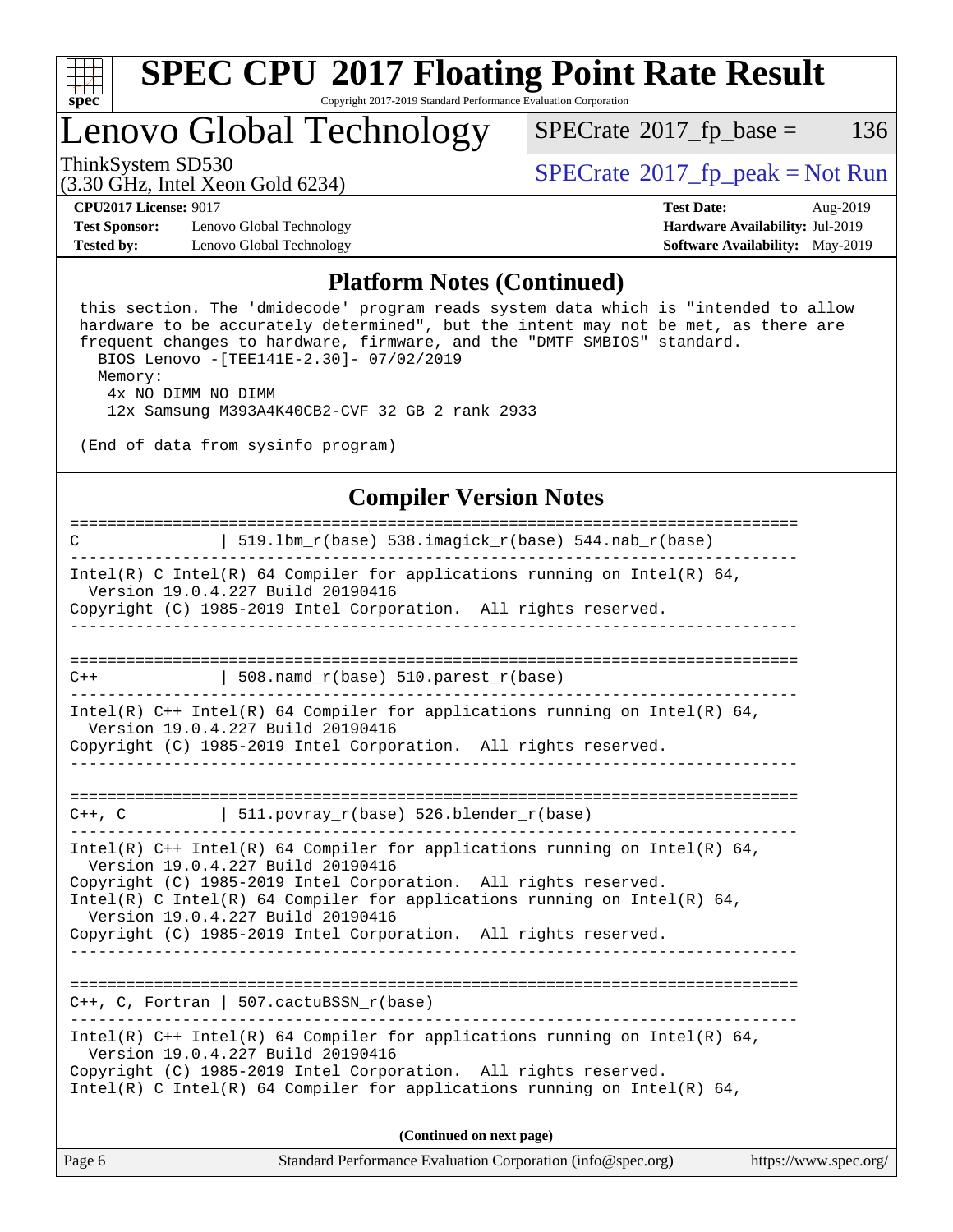

# **[SPEC CPU](http://www.spec.org/auto/cpu2017/Docs/result-fields.html#SPECCPU2017FloatingPointRateResult)[2017 Floating Point Rate Result](http://www.spec.org/auto/cpu2017/Docs/result-fields.html#SPECCPU2017FloatingPointRateResult)**

Copyright 2017-2019 Standard Performance Evaluation Corporation

### Lenovo Global Technology

 $SPECTate@2017_fp\_base = 136$ 

(3.30 GHz, Intel Xeon Gold 6234)

 $SPECTate@2017<sub>fr</sub> peak = Not Run$ 

**[Test Sponsor:](http://www.spec.org/auto/cpu2017/Docs/result-fields.html#TestSponsor)** Lenovo Global Technology **[Hardware Availability:](http://www.spec.org/auto/cpu2017/Docs/result-fields.html#HardwareAvailability)** Jul-2019 **[Tested by:](http://www.spec.org/auto/cpu2017/Docs/result-fields.html#Testedby)** Lenovo Global Technology **[Software Availability:](http://www.spec.org/auto/cpu2017/Docs/result-fields.html#SoftwareAvailability)** May-2019

**[CPU2017 License:](http://www.spec.org/auto/cpu2017/Docs/result-fields.html#CPU2017License)** 9017 **[Test Date:](http://www.spec.org/auto/cpu2017/Docs/result-fields.html#TestDate)** Aug-2019

### **[Compiler Version Notes \(Continued\)](http://www.spec.org/auto/cpu2017/Docs/result-fields.html#CompilerVersionNotes)**

| Version 19.0.4.227 Build 20190416<br>Copyright (C) 1985-2019 Intel Corporation. All rights reserved.<br>$Intel(R)$ Fortran Intel(R) 64 Compiler for applications running on Intel(R)<br>64, Version 19.0.4.227 Build 20190416<br>Copyright (C) 1985-2019 Intel Corporation. All rights reserved.                                                                           |
|----------------------------------------------------------------------------------------------------------------------------------------------------------------------------------------------------------------------------------------------------------------------------------------------------------------------------------------------------------------------------|
|                                                                                                                                                                                                                                                                                                                                                                            |
| Fortran   503.bwaves_r(base) 549.fotonik3d_r(base) 554.roms_r(base)                                                                                                                                                                                                                                                                                                        |
| $Intel(R)$ Fortran Intel(R) 64 Compiler for applications running on Intel(R)<br>64, Version 19.0.4.227 Build 20190416<br>Copyright (C) 1985-2019 Intel Corporation. All rights reserved.                                                                                                                                                                                   |
| Fortran, $C$   521.wrf $r(base)$ 527.cam4 $r(base)$                                                                                                                                                                                                                                                                                                                        |
| Intel(R) Fortran Intel(R) 64 Compiler for applications running on Intel(R)<br>64, Version 19.0.4.227 Build 20190416<br>Copyright (C) 1985-2019 Intel Corporation. All rights reserved.<br>Intel(R) C Intel(R) 64 Compiler for applications running on Intel(R) 64,<br>Version 19.0.4.227 Build 20190416<br>Copyright (C) 1985-2019 Intel Corporation. All rights reserved. |

### **[Base Compiler Invocation](http://www.spec.org/auto/cpu2017/Docs/result-fields.html#BaseCompilerInvocation)**

[C benchmarks](http://www.spec.org/auto/cpu2017/Docs/result-fields.html#Cbenchmarks): [icc -m64 -std=c11](http://www.spec.org/cpu2017/results/res2019q3/cpu2017-20190903-17594.flags.html#user_CCbase_intel_icc_64bit_c11_33ee0cdaae7deeeab2a9725423ba97205ce30f63b9926c2519791662299b76a0318f32ddfffdc46587804de3178b4f9328c46fa7c2b0cd779d7a61945c91cd35)

[C++ benchmarks:](http://www.spec.org/auto/cpu2017/Docs/result-fields.html#CXXbenchmarks) [icpc -m64](http://www.spec.org/cpu2017/results/res2019q3/cpu2017-20190903-17594.flags.html#user_CXXbase_intel_icpc_64bit_4ecb2543ae3f1412ef961e0650ca070fec7b7afdcd6ed48761b84423119d1bf6bdf5cad15b44d48e7256388bc77273b966e5eb805aefd121eb22e9299b2ec9d9)

[Fortran benchmarks](http://www.spec.org/auto/cpu2017/Docs/result-fields.html#Fortranbenchmarks): [ifort -m64](http://www.spec.org/cpu2017/results/res2019q3/cpu2017-20190903-17594.flags.html#user_FCbase_intel_ifort_64bit_24f2bb282fbaeffd6157abe4f878425411749daecae9a33200eee2bee2fe76f3b89351d69a8130dd5949958ce389cf37ff59a95e7a40d588e8d3a57e0c3fd751)

[Benchmarks using both Fortran and C](http://www.spec.org/auto/cpu2017/Docs/result-fields.html#BenchmarksusingbothFortranandC): [ifort -m64](http://www.spec.org/cpu2017/results/res2019q3/cpu2017-20190903-17594.flags.html#user_CC_FCbase_intel_ifort_64bit_24f2bb282fbaeffd6157abe4f878425411749daecae9a33200eee2bee2fe76f3b89351d69a8130dd5949958ce389cf37ff59a95e7a40d588e8d3a57e0c3fd751) [icc -m64 -std=c11](http://www.spec.org/cpu2017/results/res2019q3/cpu2017-20190903-17594.flags.html#user_CC_FCbase_intel_icc_64bit_c11_33ee0cdaae7deeeab2a9725423ba97205ce30f63b9926c2519791662299b76a0318f32ddfffdc46587804de3178b4f9328c46fa7c2b0cd779d7a61945c91cd35)

[Benchmarks using both C and C++](http://www.spec.org/auto/cpu2017/Docs/result-fields.html#BenchmarksusingbothCandCXX): [icpc -m64](http://www.spec.org/cpu2017/results/res2019q3/cpu2017-20190903-17594.flags.html#user_CC_CXXbase_intel_icpc_64bit_4ecb2543ae3f1412ef961e0650ca070fec7b7afdcd6ed48761b84423119d1bf6bdf5cad15b44d48e7256388bc77273b966e5eb805aefd121eb22e9299b2ec9d9) [icc -m64 -std=c11](http://www.spec.org/cpu2017/results/res2019q3/cpu2017-20190903-17594.flags.html#user_CC_CXXbase_intel_icc_64bit_c11_33ee0cdaae7deeeab2a9725423ba97205ce30f63b9926c2519791662299b76a0318f32ddfffdc46587804de3178b4f9328c46fa7c2b0cd779d7a61945c91cd35)

[Benchmarks using Fortran, C, and C++:](http://www.spec.org/auto/cpu2017/Docs/result-fields.html#BenchmarksusingFortranCandCXX) [icpc -m64](http://www.spec.org/cpu2017/results/res2019q3/cpu2017-20190903-17594.flags.html#user_CC_CXX_FCbase_intel_icpc_64bit_4ecb2543ae3f1412ef961e0650ca070fec7b7afdcd6ed48761b84423119d1bf6bdf5cad15b44d48e7256388bc77273b966e5eb805aefd121eb22e9299b2ec9d9) [icc -m64 -std=c11](http://www.spec.org/cpu2017/results/res2019q3/cpu2017-20190903-17594.flags.html#user_CC_CXX_FCbase_intel_icc_64bit_c11_33ee0cdaae7deeeab2a9725423ba97205ce30f63b9926c2519791662299b76a0318f32ddfffdc46587804de3178b4f9328c46fa7c2b0cd779d7a61945c91cd35) [ifort -m64](http://www.spec.org/cpu2017/results/res2019q3/cpu2017-20190903-17594.flags.html#user_CC_CXX_FCbase_intel_ifort_64bit_24f2bb282fbaeffd6157abe4f878425411749daecae9a33200eee2bee2fe76f3b89351d69a8130dd5949958ce389cf37ff59a95e7a40d588e8d3a57e0c3fd751)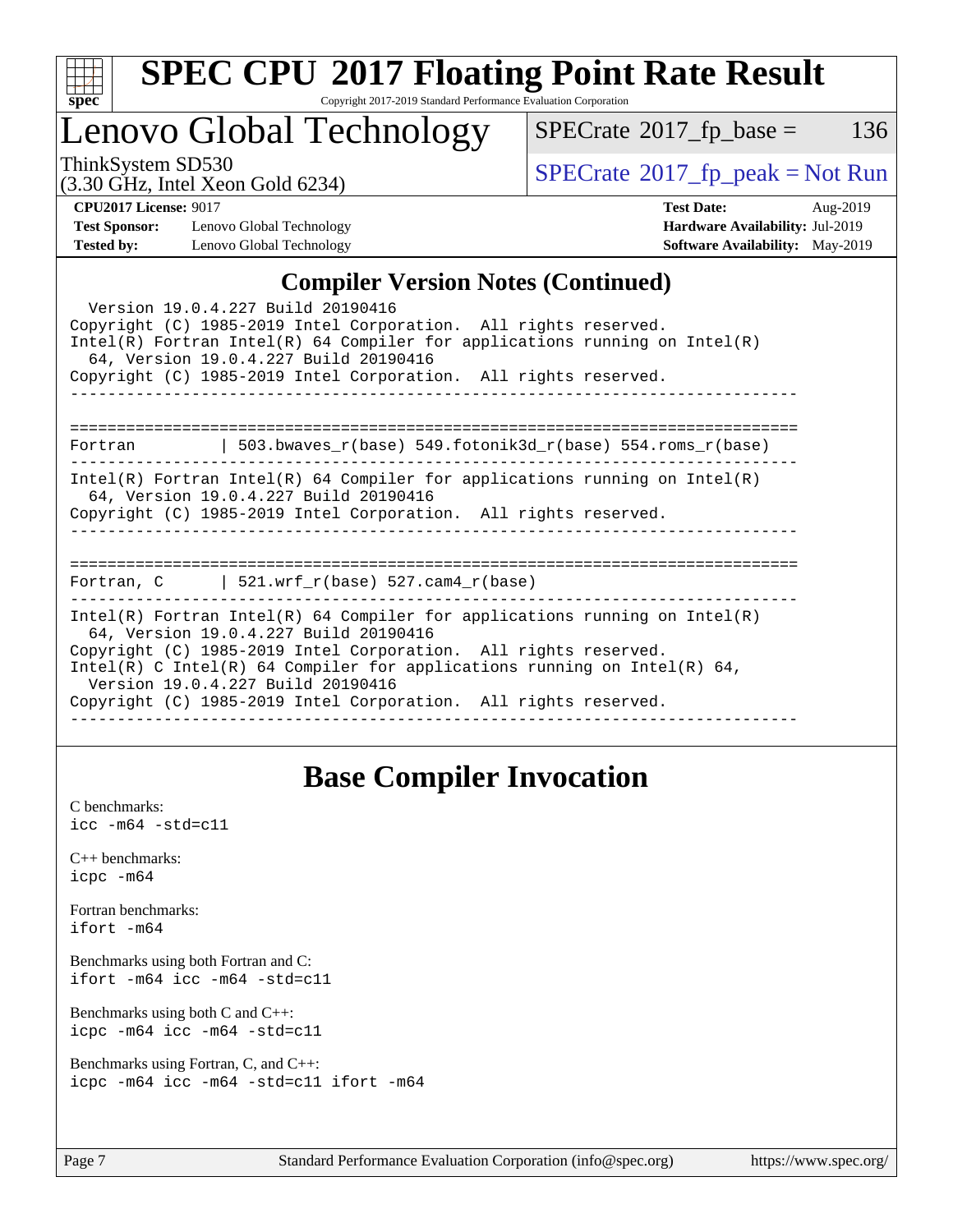

### Lenovo Global Technology

 $SPECTate$ <sup>®</sup>[2017\\_fp\\_base =](http://www.spec.org/auto/cpu2017/Docs/result-fields.html#SPECrate2017fpbase) 136

(3.30 GHz, Intel Xeon Gold 6234)

ThinkSystem SD530<br>  $SPECrate^{\circ}2017$  $SPECrate^{\circ}2017$  fp\_peak = Not Run

**[Test Sponsor:](http://www.spec.org/auto/cpu2017/Docs/result-fields.html#TestSponsor)** Lenovo Global Technology **[Hardware Availability:](http://www.spec.org/auto/cpu2017/Docs/result-fields.html#HardwareAvailability)** Jul-2019 **[Tested by:](http://www.spec.org/auto/cpu2017/Docs/result-fields.html#Testedby)** Lenovo Global Technology **[Software Availability:](http://www.spec.org/auto/cpu2017/Docs/result-fields.html#SoftwareAvailability)** May-2019

**[CPU2017 License:](http://www.spec.org/auto/cpu2017/Docs/result-fields.html#CPU2017License)** 9017 **[Test Date:](http://www.spec.org/auto/cpu2017/Docs/result-fields.html#TestDate)** Aug-2019

### **[Base Portability Flags](http://www.spec.org/auto/cpu2017/Docs/result-fields.html#BasePortabilityFlags)**

 503.bwaves\_r: [-DSPEC\\_LP64](http://www.spec.org/cpu2017/results/res2019q3/cpu2017-20190903-17594.flags.html#suite_basePORTABILITY503_bwaves_r_DSPEC_LP64) 507.cactuBSSN\_r: [-DSPEC\\_LP64](http://www.spec.org/cpu2017/results/res2019q3/cpu2017-20190903-17594.flags.html#suite_basePORTABILITY507_cactuBSSN_r_DSPEC_LP64) 508.namd\_r: [-DSPEC\\_LP64](http://www.spec.org/cpu2017/results/res2019q3/cpu2017-20190903-17594.flags.html#suite_basePORTABILITY508_namd_r_DSPEC_LP64) 510.parest\_r: [-DSPEC\\_LP64](http://www.spec.org/cpu2017/results/res2019q3/cpu2017-20190903-17594.flags.html#suite_basePORTABILITY510_parest_r_DSPEC_LP64) 511.povray\_r: [-DSPEC\\_LP64](http://www.spec.org/cpu2017/results/res2019q3/cpu2017-20190903-17594.flags.html#suite_basePORTABILITY511_povray_r_DSPEC_LP64) 519.lbm\_r: [-DSPEC\\_LP64](http://www.spec.org/cpu2017/results/res2019q3/cpu2017-20190903-17594.flags.html#suite_basePORTABILITY519_lbm_r_DSPEC_LP64) 521.wrf\_r: [-DSPEC\\_LP64](http://www.spec.org/cpu2017/results/res2019q3/cpu2017-20190903-17594.flags.html#suite_basePORTABILITY521_wrf_r_DSPEC_LP64) [-DSPEC\\_CASE\\_FLAG](http://www.spec.org/cpu2017/results/res2019q3/cpu2017-20190903-17594.flags.html#b521.wrf_r_baseCPORTABILITY_DSPEC_CASE_FLAG) [-convert big\\_endian](http://www.spec.org/cpu2017/results/res2019q3/cpu2017-20190903-17594.flags.html#user_baseFPORTABILITY521_wrf_r_convert_big_endian_c3194028bc08c63ac5d04de18c48ce6d347e4e562e8892b8bdbdc0214820426deb8554edfa529a3fb25a586e65a3d812c835984020483e7e73212c4d31a38223) 526.blender\_r: [-DSPEC\\_LP64](http://www.spec.org/cpu2017/results/res2019q3/cpu2017-20190903-17594.flags.html#suite_basePORTABILITY526_blender_r_DSPEC_LP64) [-DSPEC\\_LINUX](http://www.spec.org/cpu2017/results/res2019q3/cpu2017-20190903-17594.flags.html#b526.blender_r_baseCPORTABILITY_DSPEC_LINUX) [-funsigned-char](http://www.spec.org/cpu2017/results/res2019q3/cpu2017-20190903-17594.flags.html#user_baseCPORTABILITY526_blender_r_force_uchar_40c60f00ab013830e2dd6774aeded3ff59883ba5a1fc5fc14077f794d777847726e2a5858cbc7672e36e1b067e7e5c1d9a74f7176df07886a243d7cc18edfe67) 527.cam4\_r: [-DSPEC\\_LP64](http://www.spec.org/cpu2017/results/res2019q3/cpu2017-20190903-17594.flags.html#suite_basePORTABILITY527_cam4_r_DSPEC_LP64) [-DSPEC\\_CASE\\_FLAG](http://www.spec.org/cpu2017/results/res2019q3/cpu2017-20190903-17594.flags.html#b527.cam4_r_baseCPORTABILITY_DSPEC_CASE_FLAG) 538.imagick\_r: [-DSPEC\\_LP64](http://www.spec.org/cpu2017/results/res2019q3/cpu2017-20190903-17594.flags.html#suite_basePORTABILITY538_imagick_r_DSPEC_LP64) 544.nab\_r: [-DSPEC\\_LP64](http://www.spec.org/cpu2017/results/res2019q3/cpu2017-20190903-17594.flags.html#suite_basePORTABILITY544_nab_r_DSPEC_LP64) 549.fotonik3d\_r: [-DSPEC\\_LP64](http://www.spec.org/cpu2017/results/res2019q3/cpu2017-20190903-17594.flags.html#suite_basePORTABILITY549_fotonik3d_r_DSPEC_LP64) 554.roms\_r: [-DSPEC\\_LP64](http://www.spec.org/cpu2017/results/res2019q3/cpu2017-20190903-17594.flags.html#suite_basePORTABILITY554_roms_r_DSPEC_LP64)

### **[Base Optimization Flags](http://www.spec.org/auto/cpu2017/Docs/result-fields.html#BaseOptimizationFlags)**

#### [C benchmarks](http://www.spec.org/auto/cpu2017/Docs/result-fields.html#Cbenchmarks):

[-xCORE-AVX512](http://www.spec.org/cpu2017/results/res2019q3/cpu2017-20190903-17594.flags.html#user_CCbase_f-xCORE-AVX512) [-ipo](http://www.spec.org/cpu2017/results/res2019q3/cpu2017-20190903-17594.flags.html#user_CCbase_f-ipo) [-O3](http://www.spec.org/cpu2017/results/res2019q3/cpu2017-20190903-17594.flags.html#user_CCbase_f-O3) [-no-prec-div](http://www.spec.org/cpu2017/results/res2019q3/cpu2017-20190903-17594.flags.html#user_CCbase_f-no-prec-div) [-qopt-prefetch](http://www.spec.org/cpu2017/results/res2019q3/cpu2017-20190903-17594.flags.html#user_CCbase_f-qopt-prefetch) [-ffinite-math-only](http://www.spec.org/cpu2017/results/res2019q3/cpu2017-20190903-17594.flags.html#user_CCbase_f_finite_math_only_cb91587bd2077682c4b38af759c288ed7c732db004271a9512da14a4f8007909a5f1427ecbf1a0fb78ff2a814402c6114ac565ca162485bbcae155b5e4258871) [-qopt-mem-layout-trans=4](http://www.spec.org/cpu2017/results/res2019q3/cpu2017-20190903-17594.flags.html#user_CCbase_f-qopt-mem-layout-trans_fa39e755916c150a61361b7846f310bcdf6f04e385ef281cadf3647acec3f0ae266d1a1d22d972a7087a248fd4e6ca390a3634700869573d231a252c784941a8)

#### [C++ benchmarks:](http://www.spec.org/auto/cpu2017/Docs/result-fields.html#CXXbenchmarks)

[-xCORE-AVX512](http://www.spec.org/cpu2017/results/res2019q3/cpu2017-20190903-17594.flags.html#user_CXXbase_f-xCORE-AVX512) [-ipo](http://www.spec.org/cpu2017/results/res2019q3/cpu2017-20190903-17594.flags.html#user_CXXbase_f-ipo) [-O3](http://www.spec.org/cpu2017/results/res2019q3/cpu2017-20190903-17594.flags.html#user_CXXbase_f-O3) [-no-prec-div](http://www.spec.org/cpu2017/results/res2019q3/cpu2017-20190903-17594.flags.html#user_CXXbase_f-no-prec-div) [-qopt-prefetch](http://www.spec.org/cpu2017/results/res2019q3/cpu2017-20190903-17594.flags.html#user_CXXbase_f-qopt-prefetch) [-ffinite-math-only](http://www.spec.org/cpu2017/results/res2019q3/cpu2017-20190903-17594.flags.html#user_CXXbase_f_finite_math_only_cb91587bd2077682c4b38af759c288ed7c732db004271a9512da14a4f8007909a5f1427ecbf1a0fb78ff2a814402c6114ac565ca162485bbcae155b5e4258871) [-qopt-mem-layout-trans=4](http://www.spec.org/cpu2017/results/res2019q3/cpu2017-20190903-17594.flags.html#user_CXXbase_f-qopt-mem-layout-trans_fa39e755916c150a61361b7846f310bcdf6f04e385ef281cadf3647acec3f0ae266d1a1d22d972a7087a248fd4e6ca390a3634700869573d231a252c784941a8)

#### [Fortran benchmarks](http://www.spec.org/auto/cpu2017/Docs/result-fields.html#Fortranbenchmarks):

```
-xCORE-AVX512 -ipo -O3 -no-prec-div -qopt-prefetch
-ffinite-math-only -qopt-mem-layout-trans=4 -auto
-nostandard-realloc-lhs -align array32byte
```
[Benchmarks using both Fortran and C](http://www.spec.org/auto/cpu2017/Docs/result-fields.html#BenchmarksusingbothFortranandC):

```
-xCORE-AVX512 -ipo -O3 -no-prec-div -qopt-prefetch
-ffinite-math-only -qopt-mem-layout-trans=4 -auto
-nostandard-realloc-lhs -align array32byte
```
#### [Benchmarks using both C and C++](http://www.spec.org/auto/cpu2017/Docs/result-fields.html#BenchmarksusingbothCandCXX):

```
-xCORE-AVX512 -ipo -O3 -no-prec-div -qopt-prefetch
-ffinite-math-only -qopt-mem-layout-trans=4
```
[Benchmarks using Fortran, C, and C++:](http://www.spec.org/auto/cpu2017/Docs/result-fields.html#BenchmarksusingFortranCandCXX)

```
-xCORE-AVX512 -ipo -O3 -no-prec-div -qopt-prefetch
-ffinite-math-only -qopt-mem-layout-trans=4 -auto
-nostandard-realloc-lhs -align array32byte
```